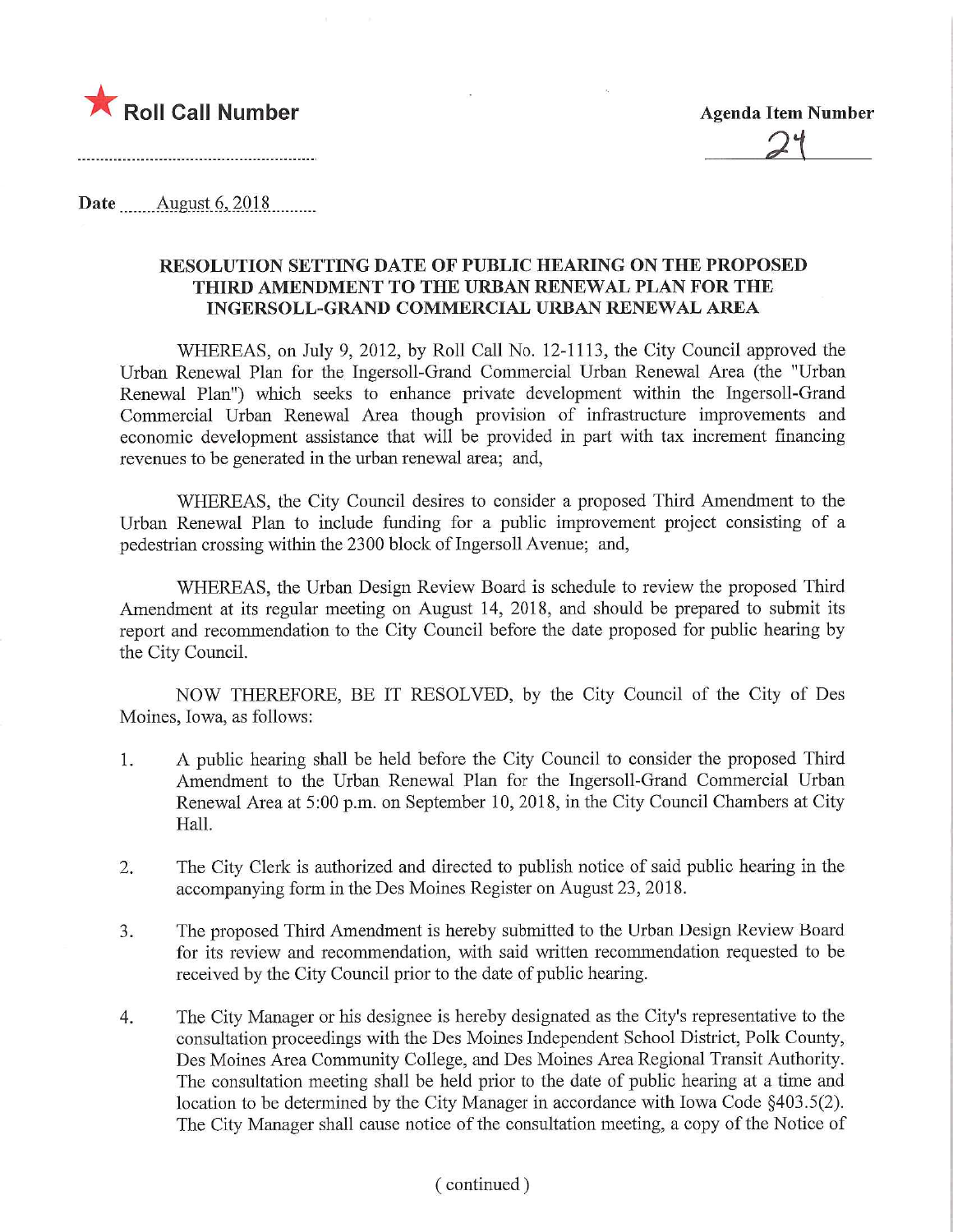

Date .^...Aygust.6,\_2Q18,

Public Hearing, and a copy of the proposed Third Amendment to be mailed to each such affected taxing entity.

-2-

## (Council Communication No.  $18-411$ )

MOVED by \_\_\_\_\_\_\_\_\_\_\_\_\_\_\_\_\_\_\_\_\_\_\_ to adopt.

FORM APPROVED:

Uga K / Mar

Roger K. Brown Assistant City Attorney G;\APPDATA\LEGAL\Urban-Renewal\Ingersoll-Grand\Plan\3rd Amend\RC Set Hrg.doc

Attachments: Notice of Public Hearing Urban Renewal Plan

| <b>COUNCIL ACTION</b>                    | <b>YEAS</b> | <b>NAYS</b> | <b>PASS</b> | <b>ABSENT</b> | <b>CERTIFICATE</b>                                                                                                                                    |  |  |
|------------------------------------------|-------------|-------------|-------------|---------------|-------------------------------------------------------------------------------------------------------------------------------------------------------|--|--|
| <b>COWNIE</b>                            |             |             |             |               | I, DIANE RAUH, City Clerk of said City hereby<br>certify that at a meeting of the City Council of<br>said City of Des Moines, held on the above date, |  |  |
| <b>BOESEN</b>                            |             |             |             |               |                                                                                                                                                       |  |  |
| <b>COLEMAN</b>                           |             |             |             |               |                                                                                                                                                       |  |  |
| <b>GATTO</b>                             |             |             |             |               | among other proceedings the above was adopted.                                                                                                        |  |  |
| <b>GRAY</b>                              |             |             |             |               | IN WITNESS WHEREOF, I have hereunto set my<br>hand and affixed my seal the day and year first                                                         |  |  |
| <b>MANDELBAUM</b>                        |             |             |             |               |                                                                                                                                                       |  |  |
| <b>WESTERGAARD</b>                       |             |             |             |               | above written.                                                                                                                                        |  |  |
| TOTAL                                    |             |             |             |               |                                                                                                                                                       |  |  |
| <b>APPROVED</b><br><b>MOTION CARRIED</b> |             |             |             |               |                                                                                                                                                       |  |  |
|                                          |             |             |             |               |                                                                                                                                                       |  |  |
| Mayor                                    |             |             |             |               |                                                                                                                                                       |  |  |

 $24$